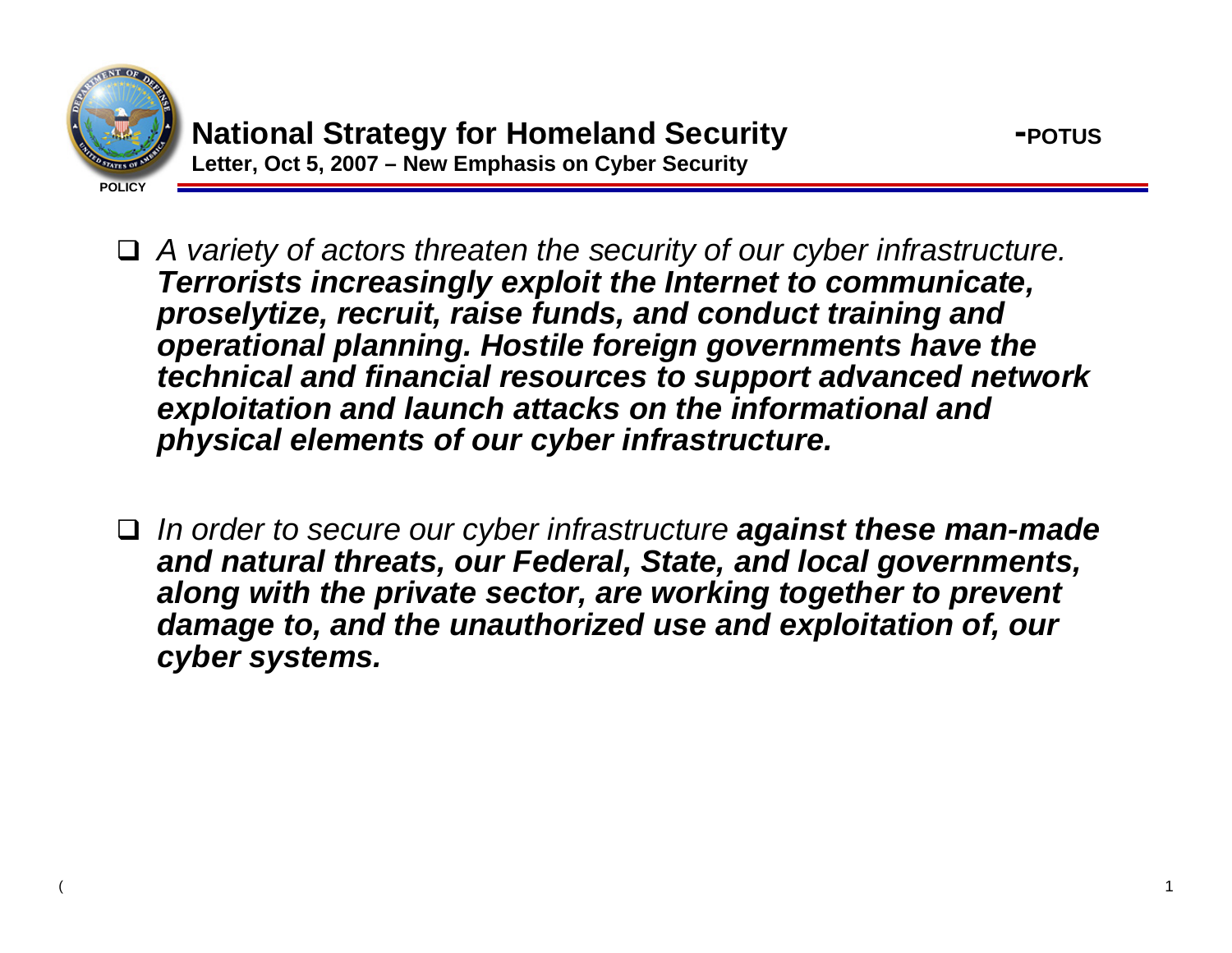

Dr. Tommy Augustsson, CIO General Dynamics, [taugusts@generaldynamics.com](mailto:taugusts@generaldynamics.com), 703-876-3473

Mr. Jerry Cochran, Principal Security Strategist, Microsoft [Jerry.Cochran@microsoft.com](mailto:Jerry.Cochran@microsoft.com)

Mr. Richard Hale, Chief Information Assurance Executive, DISA [Richard.hale@disa.mil](mailto:Richard.hale@disa.mil) 703-882-1500

Dr. Mark Thomas, Senior Advisor, Army DIB Task Force [Mark.Thomas2@us.army.mil](mailto:Mark.Thomas2@us.army.mil) 703-697-9424

(

Mr. L. Rick Anderson, Dep, Dir DIB Cyber Security Task Force [Levon.Anderson@osd.mil](mailto:Levon.Anderson@osd.mil) 703-604-5523, ext 123